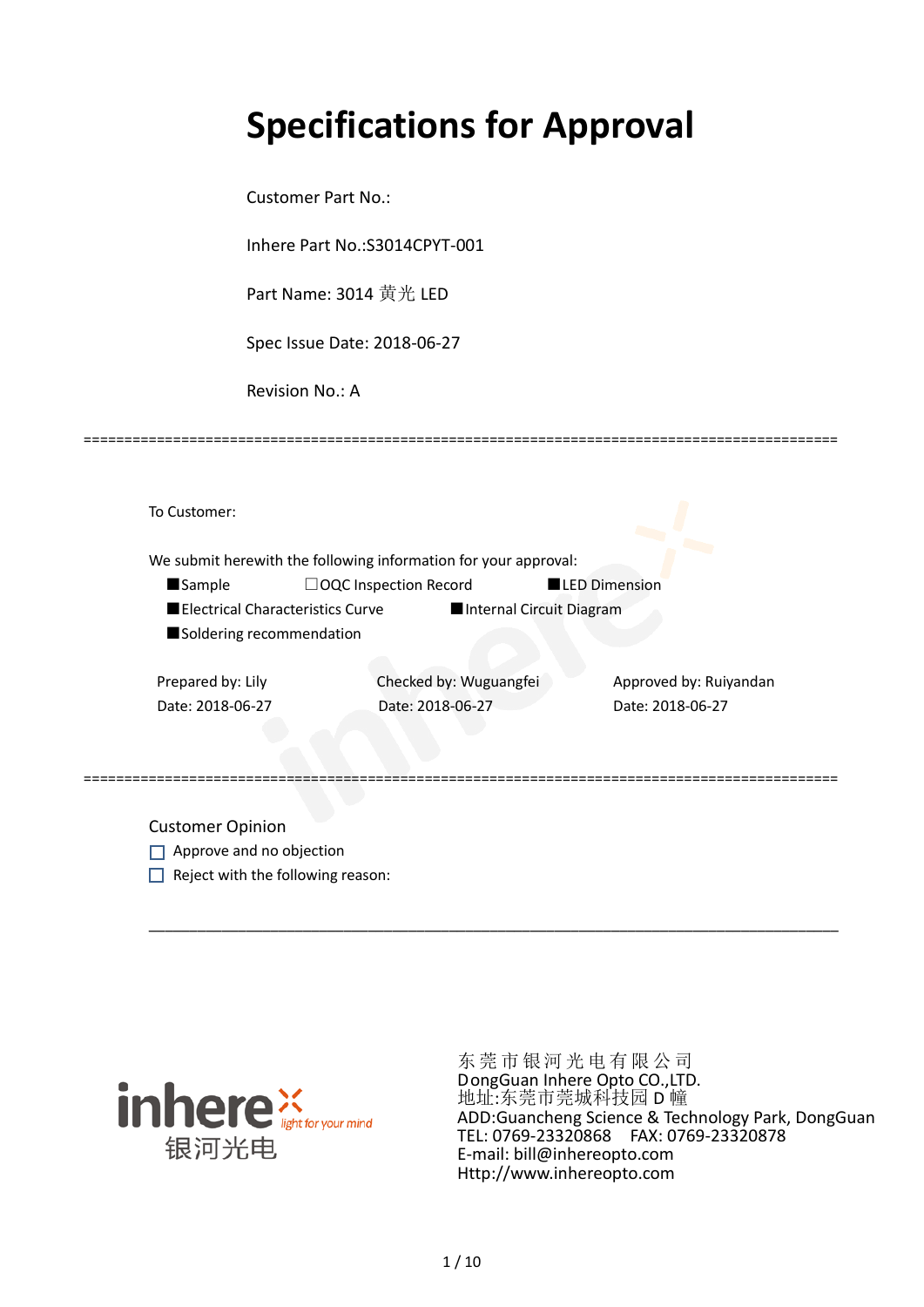#### **Features**

3.0mmⅹ1.4m LED, 0.75mm thickness

Low power consumption

Wide view angle

Package: 4000pcs/reel

RoHS Compliant

#### **Applications**

Ideal for back light and indicator

Various colors and lens types available

# **Package outlines Recommend Pad Layout**



| Part No.      | <b>Emitted color</b> | <b>Dice</b> | Lens color        |
|---------------|----------------------|-------------|-------------------|
| S3014CPYT-001 | Yellow               | AlGaInP     | Water transparent |

#### Notes:

All dimensions are in millimeters (inches);

Tolerances are ±0.1mm (0.004inch) unless otherwise noted.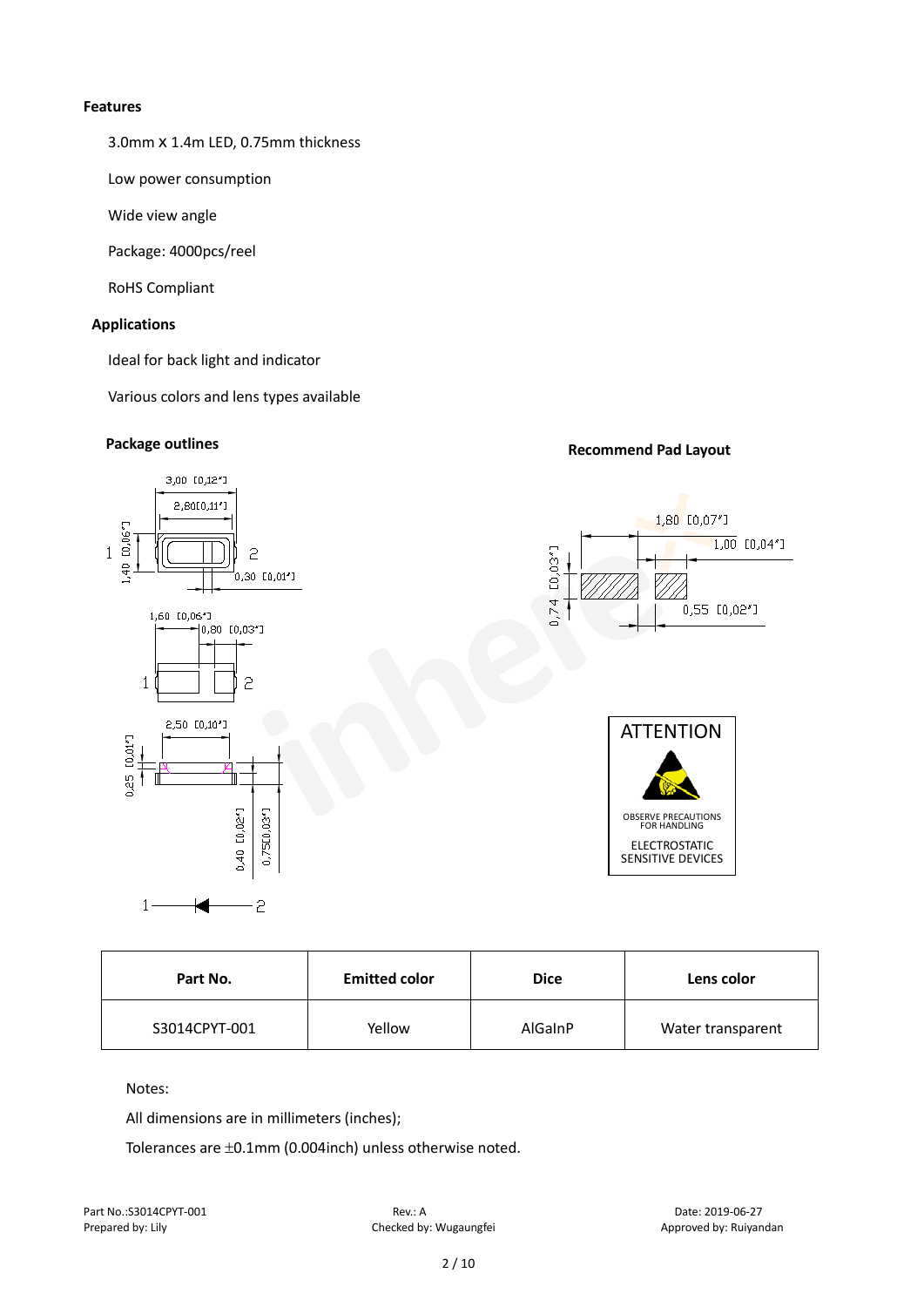## **Absolute Maximum Ratings (Ta=25**℃)

| Parameter                               | Symbol      | Value      | Unit           |
|-----------------------------------------|-------------|------------|----------------|
| Forward current                         | If          | 30         | m <sub>A</sub> |
| Reverse voltage                         | Vr          | 5          | $\vee$         |
| Power dissipation                       | Pd          | 72         | mW             |
| Operating temperature                   | Top         | $-40$ ~+85 | $^{\circ}$ C   |
| Storage temperature                     | <b>Tstg</b> | $-40$ ~+85 | $^{\circ}$ C   |
| Peak pulsing current (1/10 duty f=1kHz) | Ifp         | 100        | mA             |

# **Electro-Optical Characteristics (Ta=25**℃)

|                             | <b>Test</b><br><b>Condition</b> | Symbol        | Value |                          |            |        |
|-----------------------------|---------------------------------|---------------|-------|--------------------------|------------|--------|
| Parameter                   |                                 |               | Min   | <b>Typ</b>               | <b>Max</b> | Unit   |
| Wavelength at peak emission | $If=20mA$                       | $\lambda$ p   |       | 593                      |            | nm     |
| Spectral half bandwidth     | $If=20mA$                       | Δλ            | --    | 17                       |            | nm     |
| Dominant wavelength         | $If=20mA$                       | $\lambda$ d   | 585   | --                       | 595        | nm     |
| Forward voltage             | $If=20mA$                       | Vf            | 1.8   | --                       | 2.4        | $\vee$ |
| Luminous intensity          | $If=20mA$                       | Iv            | 100   | 200                      |            | mcd    |
| Viewing angle at 50% lv     | $If=20mA$                       | $2\theta$ 1/2 | --    | 120                      | $-$        | Deg    |
| Reverse current             | $Vr = 5V$                       | Ir            | $-$   | $\overline{\phantom{m}}$ | 10         | μA     |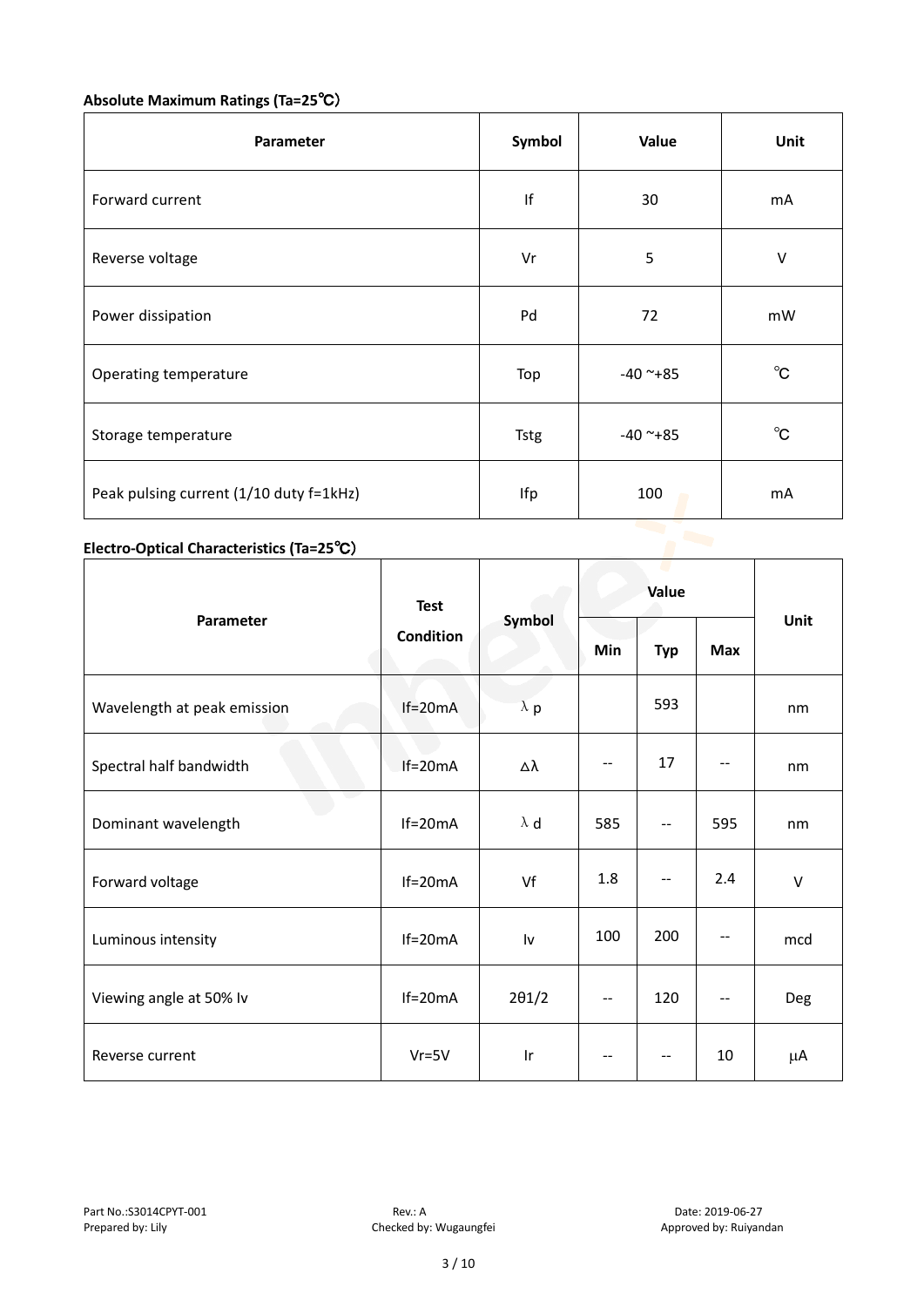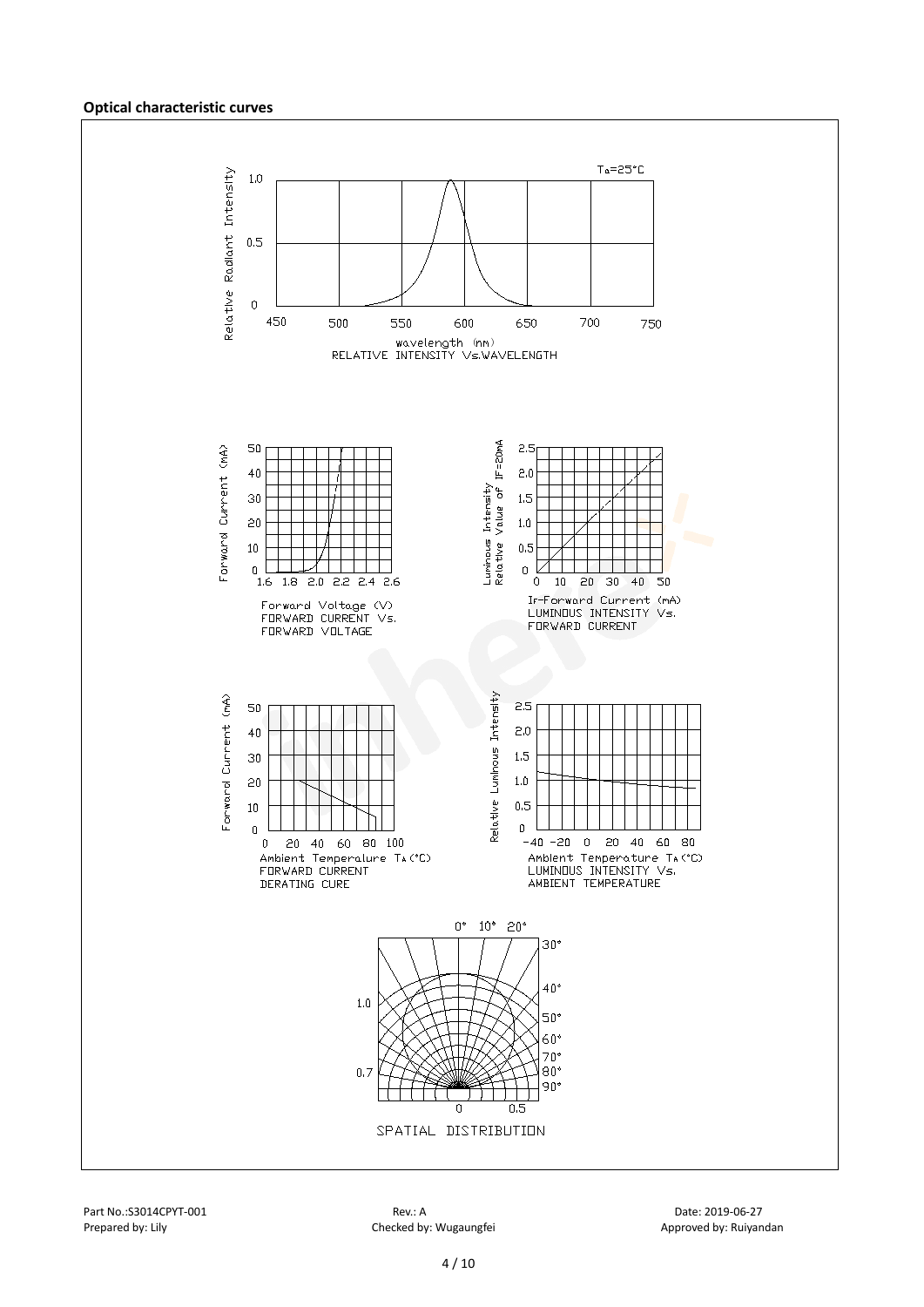#### **Reflow Profile**

Reflow Temp/Time



#### Notes:

- 1. We recommend the reflow temperature 245℃ (±5℃). The maximum soldering temperature should be limited to 260℃.
- 2. Don't cause stress to the epoxy resin while it is exposed to high temperature.
- 3. Number of reflow process shall be 2 times or less.

#### ■Soldering iron

Basic spec is  $\leq$  5sec when 320°C (±20°C). If temperature is higher, time should be shorter (+10°C $\rightarrow$ -1sec). Power dissipation of iron should be smaller than 20W, and temperatures should be controllable .Surface temperature of the device should be under 350℃.

#### **Rework**

- 1. Customer must finish rework within 5 sec under 340℃.
- 2. The head of iron cannot touch copper foil
- 3. Twin-head type is preferred.



Avoid rubbing or scraping the resin by any object, during high temperature, for example reflow solder etc.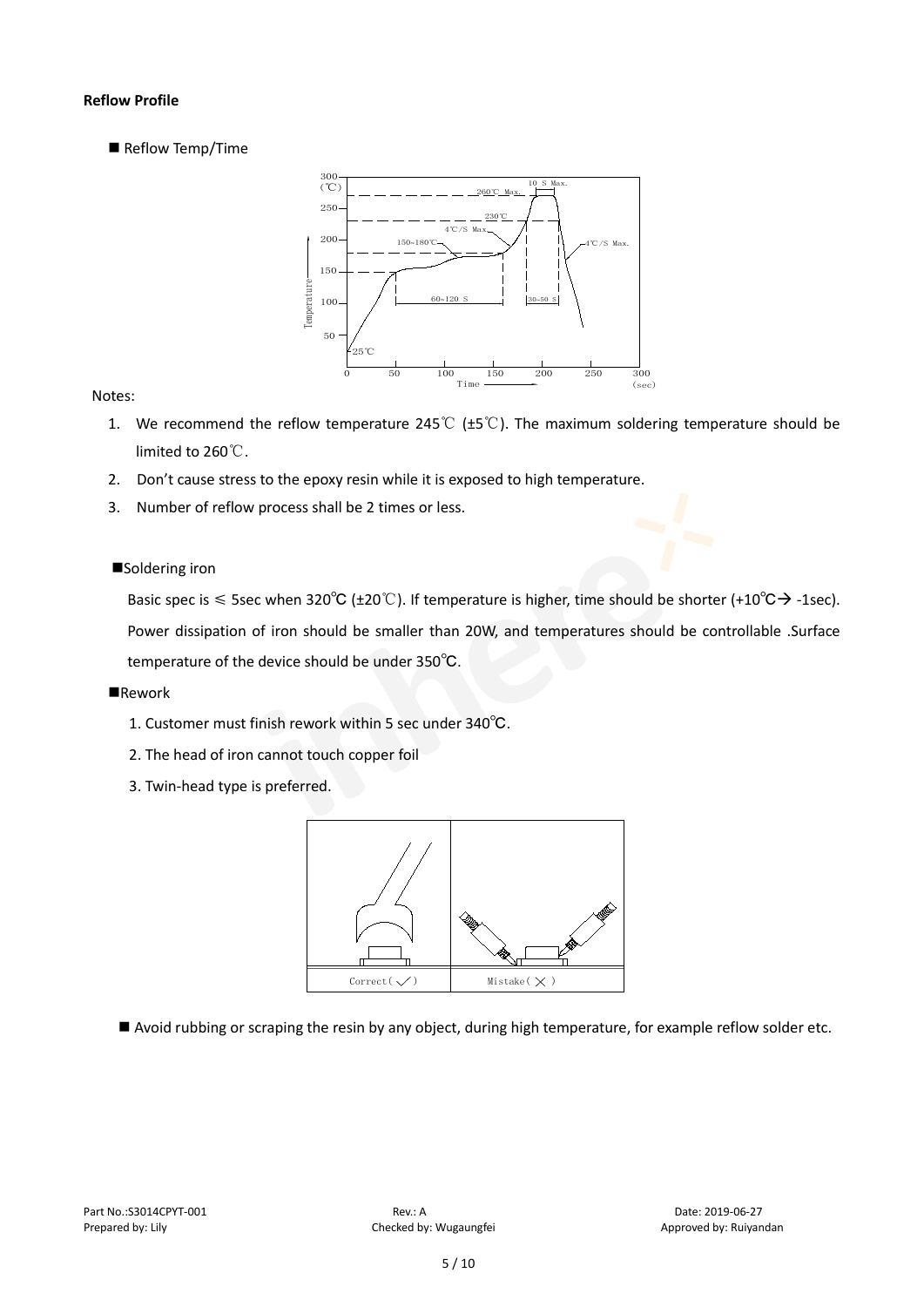#### T**est circuit and handling precautions**

Test circuit



■ Handling precautions

#### 1. Over-current-proof

Customer must apply resistors for protection; otherwise slight voltage shift will cause big current change

(Burn out will happen).

#### 2. Storage

2.1 It is recommended to store the products in the following conditions:

Humidity: 60% R.H. Max.

Temperature: 5℃~30℃

- 2.2 Shelf life in sealed bag: 12 month at <5℃~30°C and <30% R.H. after the package is opened, the products should be used within 24hrs or they should be keeping to stored at≦20 R.H. with zip-lock sealed.
- 3. Baking

It is recommended to baking before soldering. The Conditions is: 60±5℃/24hrs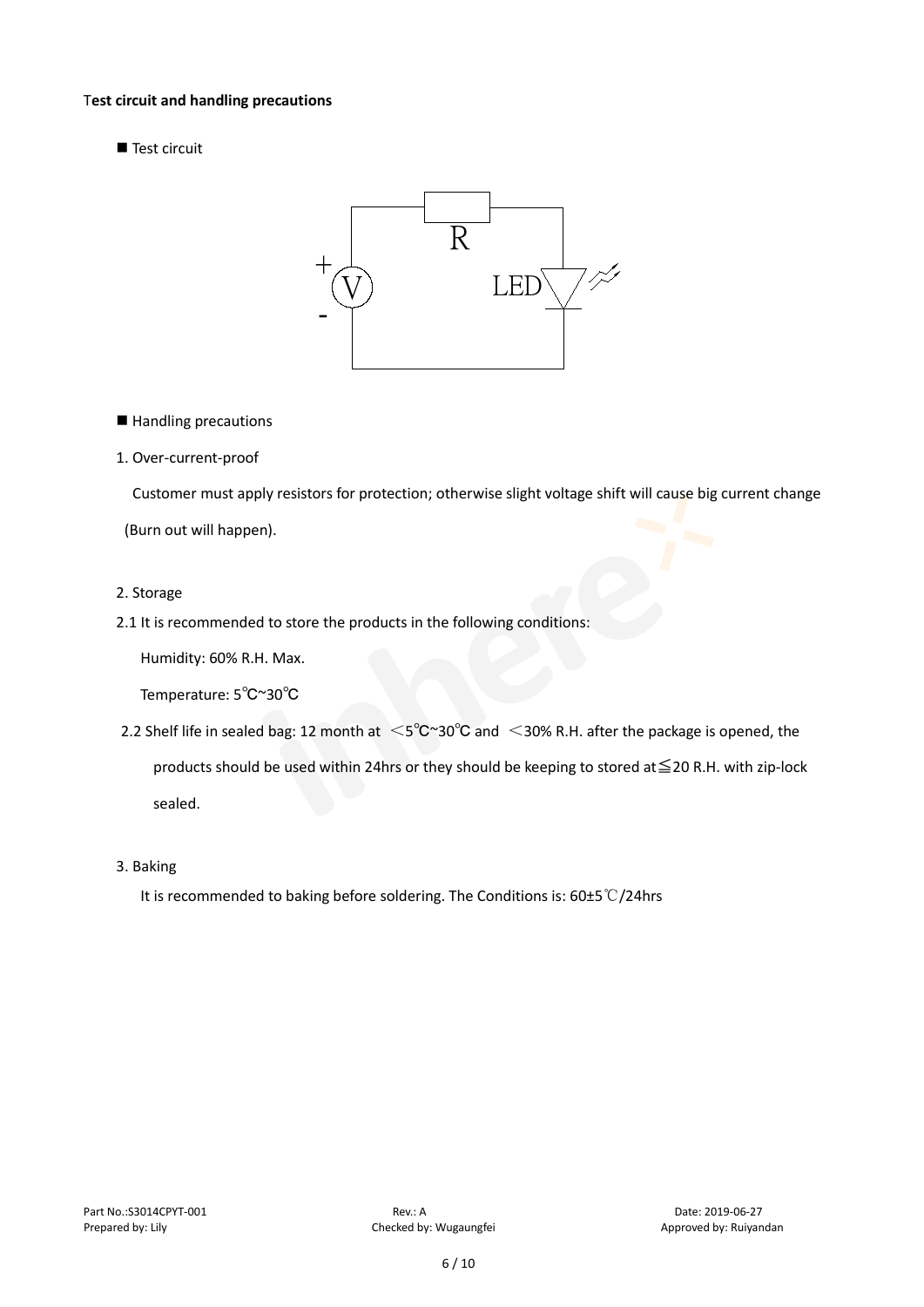#### **Test Items and Results of Reliability**

| <b>Test Item</b>                                  | <b>Test Conditions</b>                                                         | <b>Standard</b><br><b>Test Method</b> | <b>Note</b> | <b>Number of</b><br><b>Test</b> |
|---------------------------------------------------|--------------------------------------------------------------------------------|---------------------------------------|-------------|---------------------------------|
| <b>Reflow Soldering</b>                           | Ta=260 $\pm$ 5 °C, Time=10 $\pm$ 2S                                            | JB/T 10845-2008                       | 3times      | 0/22                            |
| Salt Atmosphere                                   | Ta=35±3°C, PH=6.5 $\sim$ 7.2                                                   | GB/T 2423.17-2008                     | 24hrs       | 0/22                            |
| Temperature Cycling                               | -40 $±5^{\circ}$ C<br>$30±1$ min<br>个→(25℃/5±1min)↓<br>100±5°C<br>$30±1$ min   | GB/T 2423.22-2012                     |             | 0/22                            |
| <b>Thermal Shock</b>                              | Ta=-40±5 $\degree \text{C}$ $\sim$ 100±5 $\degree \text{C}$ ,<br>15±1min dwell | GB/T 2423.22-2012                     | 100cycles   | 0/22                            |
| High Humidity High Temp.<br>Cycling               | Ta=30±5 °C $\sim$ 65±5 °C,<br>90±5%RH,24hrs/1cycle                             | GB/T 2423.4-2008                      | 10cycles    | 0/22                            |
| High Humidity High Temp.<br>Storage Life          | Ta=85±5 °C, $\psi$ (%)=85±5%RH                                                 | GB/T 2423.3-2006                      | 1000hrs     | 0/22                            |
| High Temperature<br><b>Storage Life</b>           | Ta=100±5°C, non-operating                                                      | GB/T 2423.2-2008                      | 1000hrs     | 0/22                            |
| Low Temperature<br>Storage Life                   | Ta=-40±5℃, non-operating                                                       | GB/T 2423.1-2008                      | 1000hrs     | 0/22                            |
| Life Test                                         | Ta=26±5℃,@20mA,<br>$\psi$ (%)=25%RH~55%RH                                      |                                       | 1000hrs     | 0/22                            |
| High Humidity High Temp.<br><b>Operating Life</b> | Ta=85±5 $\degree$ C, @20mA,<br>$\psi$ (%)=85%RH                                | GB/T 2423.3-2006                      | 500hrs      | 0/22                            |
| Low Temperature<br><b>Operating Life</b>          | Ta=-20±5℃,@20mA                                                                | GB/T 2423.1-2008                      | 1000hrs     | 0/22                            |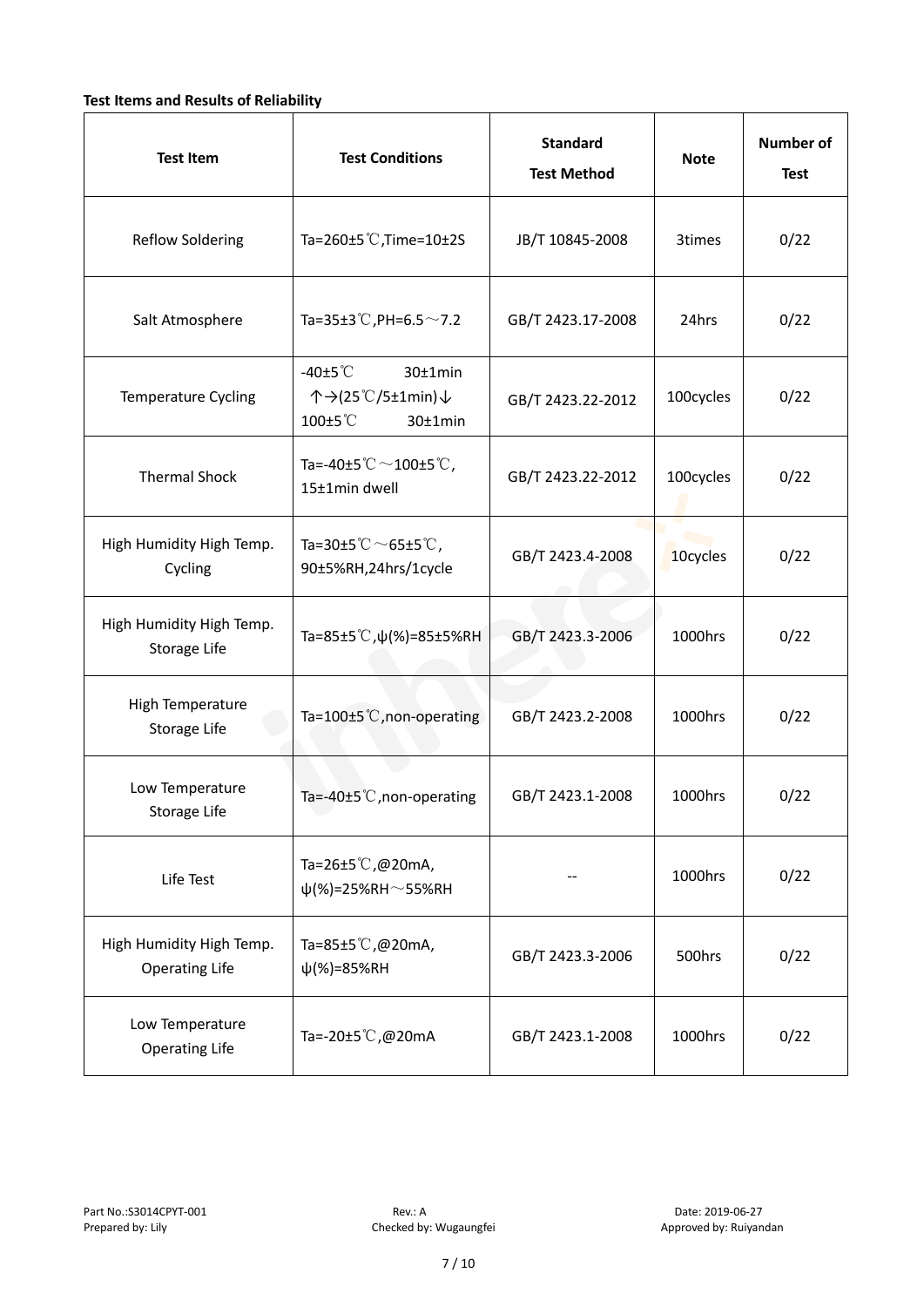#### **Forward Voltage Rank Combination (IF=20mA)**

| Rank | Min. | Max. | Unit |
|------|------|------|------|
| 12   | 1.8  | 2.0  |      |
| 14   | 2.0  | 2.2  | v    |
| 16   | 2.2  | 2.4  |      |

#### **Luminous Intensity Rank Combination (IF=20mA)**

| Rank      | Min. | Max. | Unit     |
|-----------|------|------|----------|
| J         | 100  | 125  |          |
| К         | 125  | 160  |          |
|           | 160  | 200  |          |
| ${\sf M}$ | 200  | 250  | mcd<br>Þ |
| ${\sf N}$ | 250  | 320  |          |
| O         | 320  |      |          |

### **Dominant wavelength Rank Combination (IF=20mA)**

| Rank | Min. | Max. | Unit |
|------|------|------|------|
| m    | 585  | 590  |      |
| n    | 590  | 595  | nm   |

#### **Group Name on Label (Example DATA: 12 L m 20)**

| DATA: 12 L m 20 | Vf(V)           | Iv (mcd) | λd (nm) | <b>Test Condition</b> |
|-----------------|-----------------|----------|---------|-----------------------|
| 12→L→m→20       | $1.8^{\sim}2.0$ | 160~200  | 585~590 | $IF=20mA$             |

Notes:

1. The tolerance of luminous intensity (Iv ) is  $\pm 15\%$ .

2. The tolerance of dominant wavelength is ±1nm.

- 3. This specification is preliminary.
- 4. This specification is a standard specification of our factory, can make in accordance with customer's special requirement.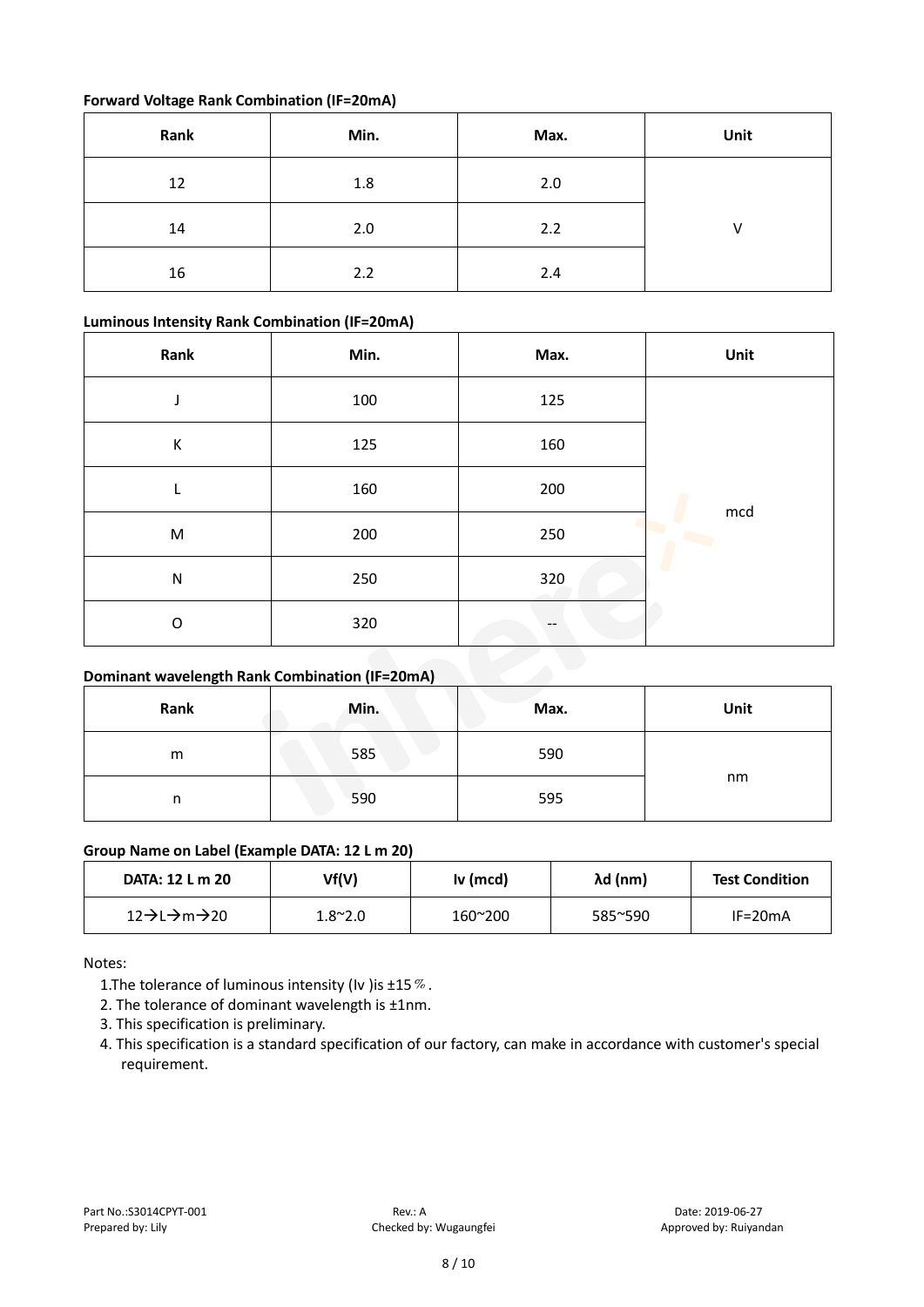#### **3014 Series SMD Top LED Lamps Packaging Specifications**

- 
- Feeding Direction **Constanting Constanting Constanting Constanting Constanting Constanting Constanting Constanting Constanting Constanting Constanting Constanting Constanting Constanting Constanting Constanting Constanting**





**Dimensions of Tape (Unit: mm)**



Notes:

- 1. Empty component pockets are sealed with top cover tape;
- 2. The maximum number of missing lamps is two;
- 3. The cathode is oriented towards the tape sprocket hole in accordance with ANSI/EIA RS-481 specifications.
- 4. 4,000pcs/Reel.